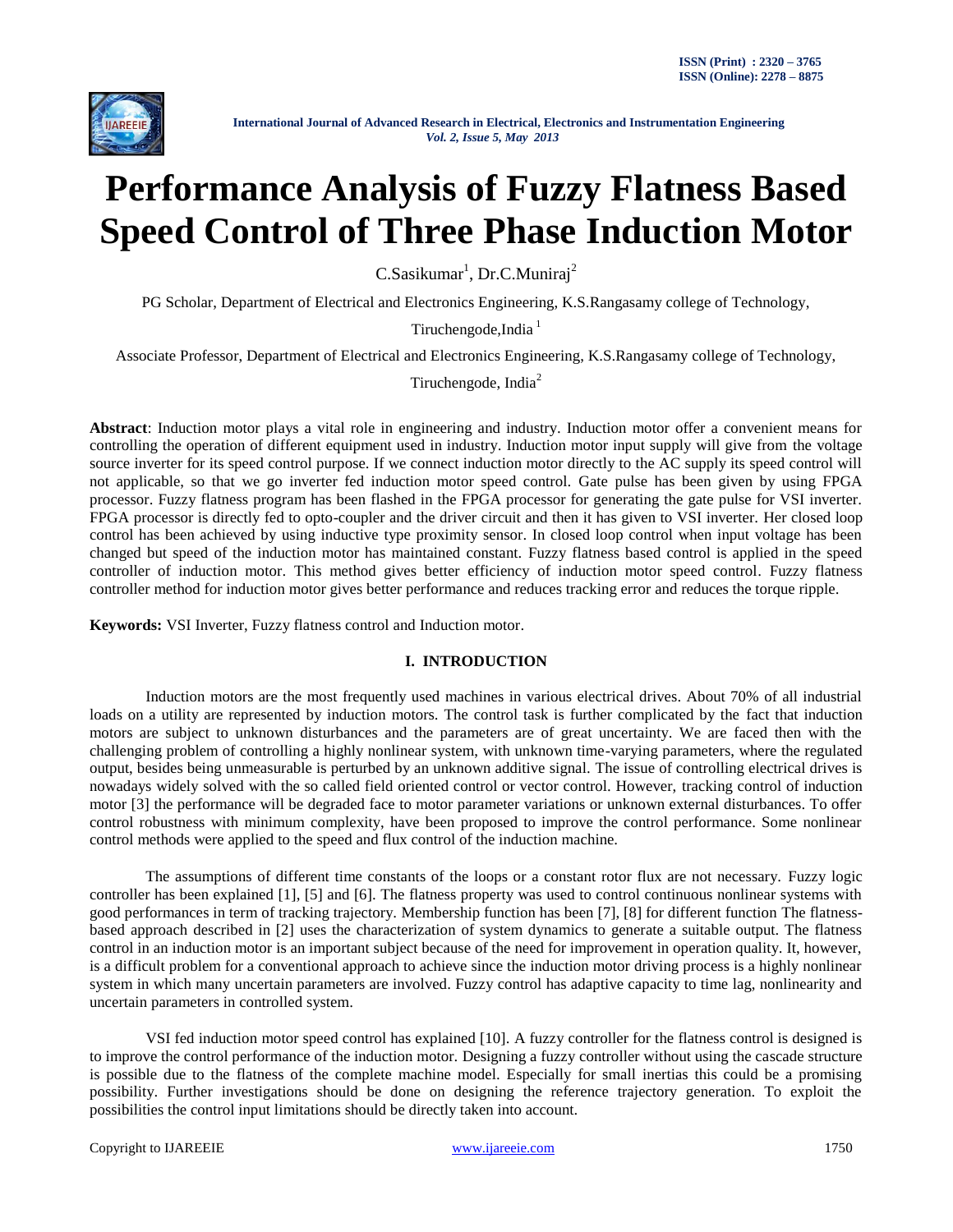

## **II. THREE PHASE INVERTER**

The function of an inverter is to change a DC input voltage to an AC output voltage of desired frequency and magnitude. In case of 3-phase inverter, the inverter circuit changes a DC input voltage to a symmetrical AC output voltage of desired magnitude and frequency. Output voltage could be fixed or variable at a fixed or variable frequency. Variable output voltages are obtained by varying the input DC voltage with maintaining the gain of the inverter constant. Meanwhile, if the DC input voltage fixed and not controllable, variable output voltage can be obtained by varying the frequency of the inverter which is usually done by implementing PWM control within the inverter.



**Figure 1 Voltage Source Inverter**

The output voltage of an inverter has a periodic waveform which is not purely sinusoidal, but with number of techniques it can be designed to closely approximate to this desired waveform. Inverter can be built with any number of output phases. Practically, single-phase and three-phase inverters are most commonly used. It depends on the user requirement whether in the industrial applications, transportations and home appliances. In most circumstances, three-phase inverter offered better performances as compared to single-phase inverter. Power semiconductors switches are the basic building component of the inverter. Generally there were two types of inverter topology, named as Voltage Source Inverter and Current Source Inverter. Voltage waveform is the independently controlled AC output in the VSI topologies. Meanwhile, in CSI topologies, the independently controlled AC output is a current waveform. VSI can be further divided into three categories which are PWM Inverter, Square Wave Inverter and Single-phase Inverters with Voltage Cancellation. The close-up for 3-phase VSI is shown in Figure 1. The structure of VSI is more widely used in the industrial application due to the voltage source requirement.

#### **A. THREE PHASE 120 DEGREE MODE OF OPERATION**

In the three phases IGBT inverter of each conducts for 120 degree of a cycle. IGBT pair in each arm,  $T_1$ ,  $T_4$ ;  $T_3$ ,  $T_6$ and  $T_5$ ,  $T_2$  is turned on with a time interval of 120 degree. It means that  $T_1$  conducts for 120 degree and  $T_4$  for the next 120 degree of a cycle. IGBTs in the upper group,  $T_1$ ,  $T_3$ ,  $T_5$  conduct at an interval of 120 degree. It implies that if  $T_1$  is fired at ωt=0 degree. Then T<sub>3</sub> must be fired at ωt=120degree and T<sub>5</sub> at ωt=240degree. Same is true for lower group of IGBTs. On the basis of this firing scheme. In this  $T_1$  from upper group conducts for 120 degree,  $T_4$  for next 120 degree and then again  $T_1$  for 120degree and so on. In the second row,  $T_3$  from the upper group is shown to start conducting 120degree after  $T_1$ start conducting. After  $T_3$  conducting for 180degree,  $T_6$  conducts for the next 180degree and again  $T_3$  for the next 180degree and so on. Further, in the third row,  $T_5$  from the upper group starts conducting 120 degree after  $T_3$  or 240 degree after  $T_1$ .

After  $T_5$  conduction for 120 degree,  $T_2$  conducts for the next 120 degree,  $T_5$  for the next 120 degree and so on. In this manner, the pattern for firing the six SCRS is identified. This table shows that  $T_5$ , $T_6$ , $T_1$  should be gated for 1;  $T_6$ , $T_1$ , $T_2$ for step  $2.\text{T}_1,\text{T}_2,\text{T}_3$  for step  $3.\text{T}_2,\text{T}_3,\text{T}_4$  for step 4 and so on. Thus the sequence of firing the IGBT is  $\text{T}_1$ ,  $\text{T}_2$ ,  $\text{T}_3.\text{T}_4.\text{T}_5$  and  $\text{T}_6$ .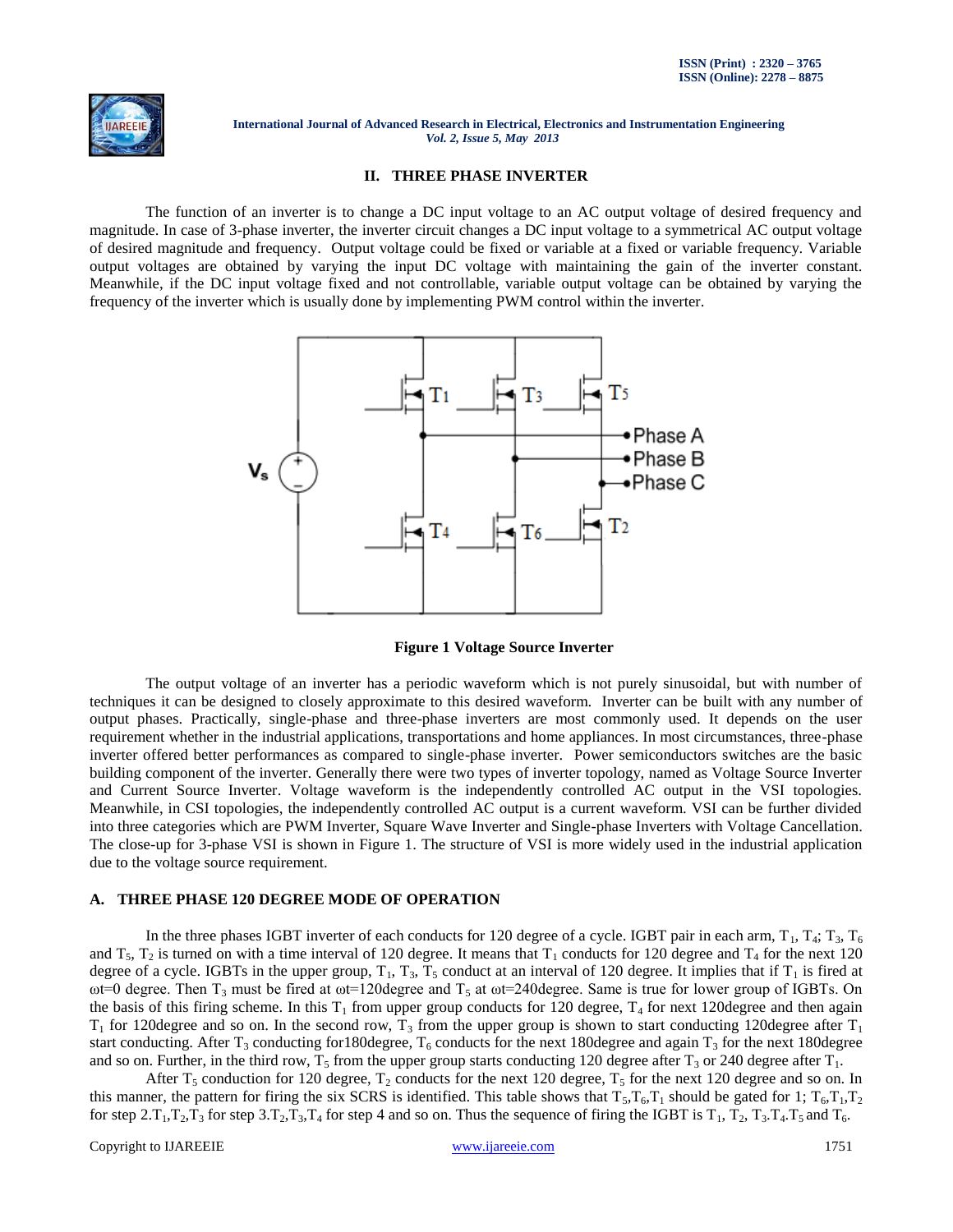

# **III.SPEED CONTROLLERS**

The goal of the controller is to control the speed of induction motor. Conventional and intelligent controllers are used I voltage control system. It the system having feedback loop, it is fed to the summing point to find out the change in voltage. The conventional PI controller is mostly used in industries compared to other controller, because the PI controller has advantages of both proportional and integral controllers. The output power is maintained constant, whereas the operating voltage is changed.

In automatic control systems the reference input will be an input signal proportional to desired output. The feedback signal proportional to current output of the system. The different types of conventional controllers are P, I PI, PD and PID controller. The Fuzzy Flatness control in an induction motor is an important subject because of the need for improvement in operation quality. Flatness based tracking controller is a very important tool for nonlinear controller design. The flatness property was used to control continuous nonlinear systems with good performances in term of tracking trajectory. The flatness-based approach uses the characterization of system dynamics to generate a suitable output.

#### **A. FUZZY FLATNESS CONTROLLER**

The Fuzzy Flatness control in an induction motor is an important subject because of the need for improvement in operation quality. Flatness based tracking controller is a very important tool for nonlinear controller design. The flatness property was used to control continuous nonlinear systems with good performances in term of tracking trajectory. The flatness-based approach uses the characterization of system dynamics to generate a suitable output. Differential flatness has proven to be a very powerful concept for analysis and design of open loop and stabilizing feedback tracking control for nonlinear finite dimensional systems.



**Figure 2 Fuzzy Flatness Controller**

The Figure 2 shows Structure chart of an induction motor with fuzzy flatness controller. Fuzzy Flatness-based controller for induction motor vector control system. The flatness-based approach uses the characterization of system dynamics to generate a suitable output and it can control continuous nonlinear systems with good performances in term of tracking trajectory. Fuzzy logic is used to eliminate the effects of the time-varying nonlinear system. Simulation results shown that the fuzzy flatness based control scheme can improve the control performance effectively.

The property of flatness can effectively be used for designing control algorithms. In general the control structure consists of a feedforward and a feedback part. Even if the references are smooth enough deviations from perfect tracking will appear due to disturbances, model uncertainties and other perturbations. Therefore feedback is introduced. Since the system is near to the reference trajectory via feedforward, thus linearizable around it, the feedback can be designed with linear methods also for nonlinear systems. Even though the voltage-fed induction machine is flat and the application of FBC to the complete, nonlinear model would be possible, here a cascade is used due to its simplicity and comparability to the FOC.

#### Copyright to IJAREEIE [www.ijareeie.com](http://www.ijareeie.com/) 1752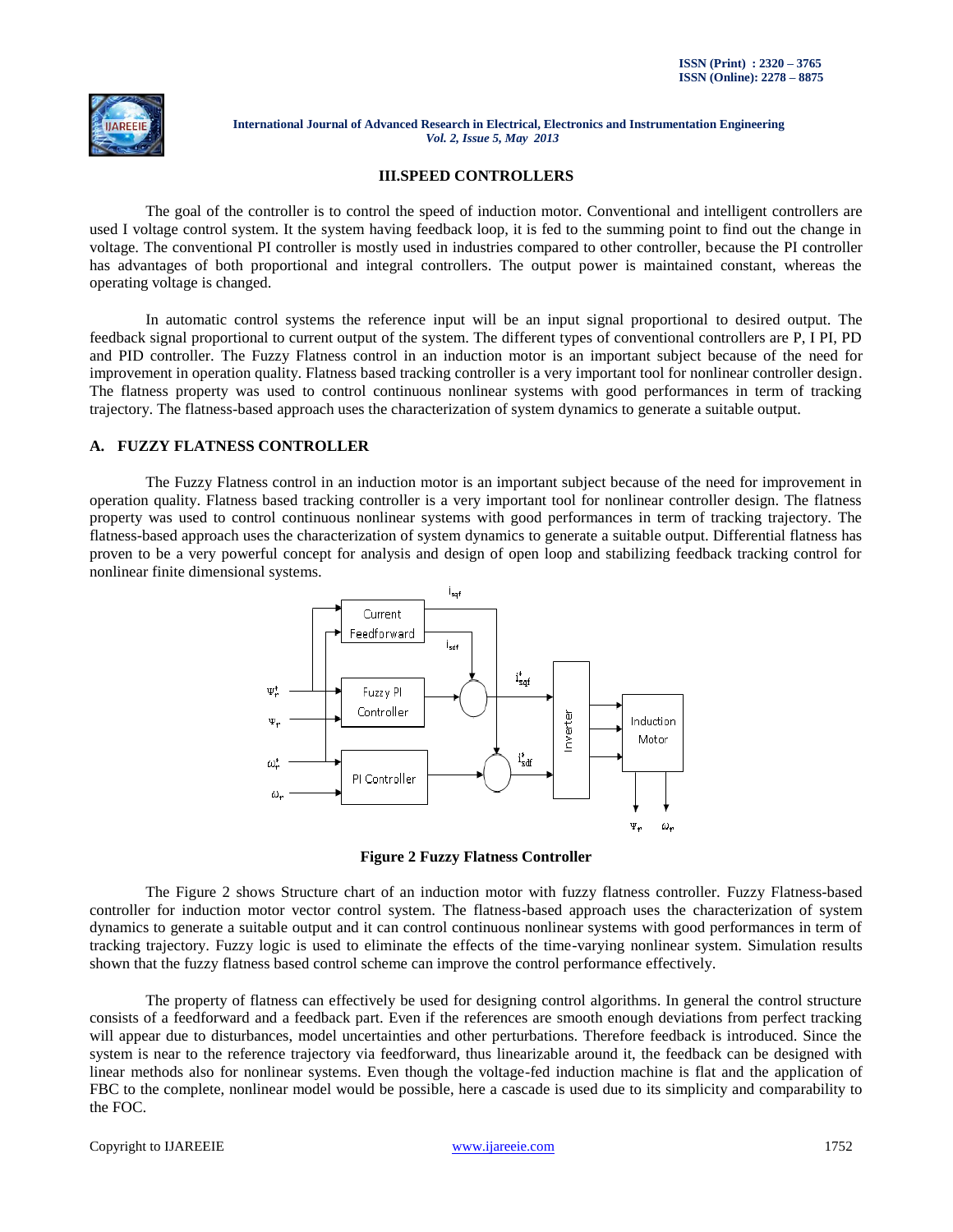





**Figure 3 Circuit Diagram of Proposed Method for Induction Motor Speed Control**



**Figure 4. Experimental Setup**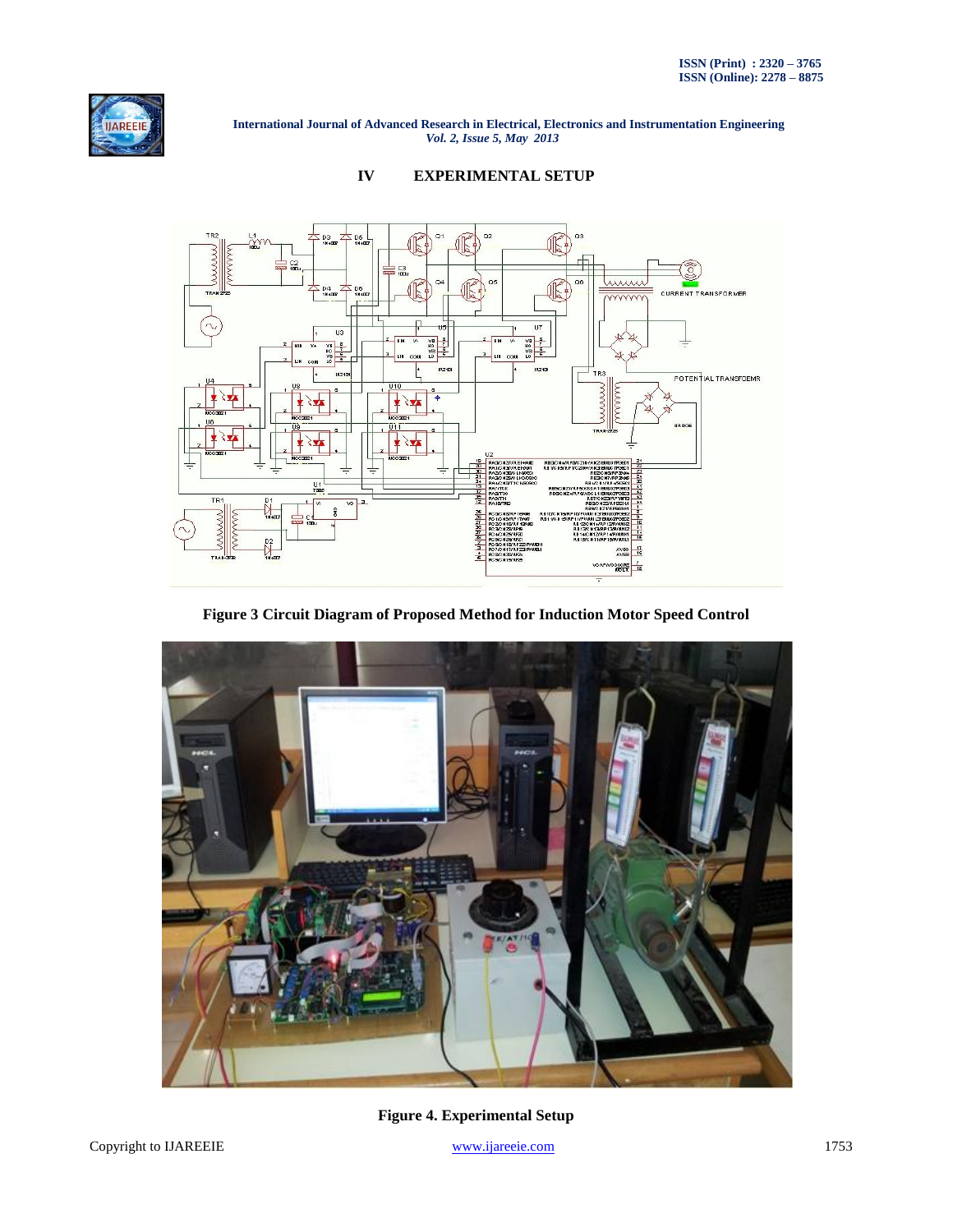

The Figure 3 shows circuit diagram of Proposed Method for Induction Motor Speed Control. Single phase supply is given to full wave diode rectifier. The rectified supply is given to VSI inverter for inverter IGBT switch has used. Inverter output is given to induction motor. For the VSI inverter needs the gate pulse for that FPGA processor and it directly give to gate drive circuit output is fed to the VSI inverter. . Induction motor closed loop control can achieve by using proximity sensor. Through RS232 cable speed of the motor monitoring in the system. The Figure 4 shows experimental setup for induction motor.

# **V. EXPERIMENTAL RESULT AND ANALYSIS**

# **A. Pulse for IGBT Switches**

Pulse generation of the voltage source inverter can give by using FPGA processor. The output waveform has been taken by using DSO (Digital Storage Oscilloscope). Based on the speed variation of the induction motor closed loop control the pulse can be varied. The Figure 5 shows the input pulse for VSI inverter.



**Figure 5 Pulses for IGBT Switches**

# **B. Phase to Phase Voltage waveform**

The Figure 6 shows phase to phase voltage at motor running at rated speed condition. At closed loop control the induction motor speed is constant any small voltage variation at input side. But output voltage will be maintained constant in the closed loop control of induction motor. The output waveform has been taken by using DSO (Digital Storage Oscilloscope).



**Figure 6 Phase to Phase Voltage Waveform**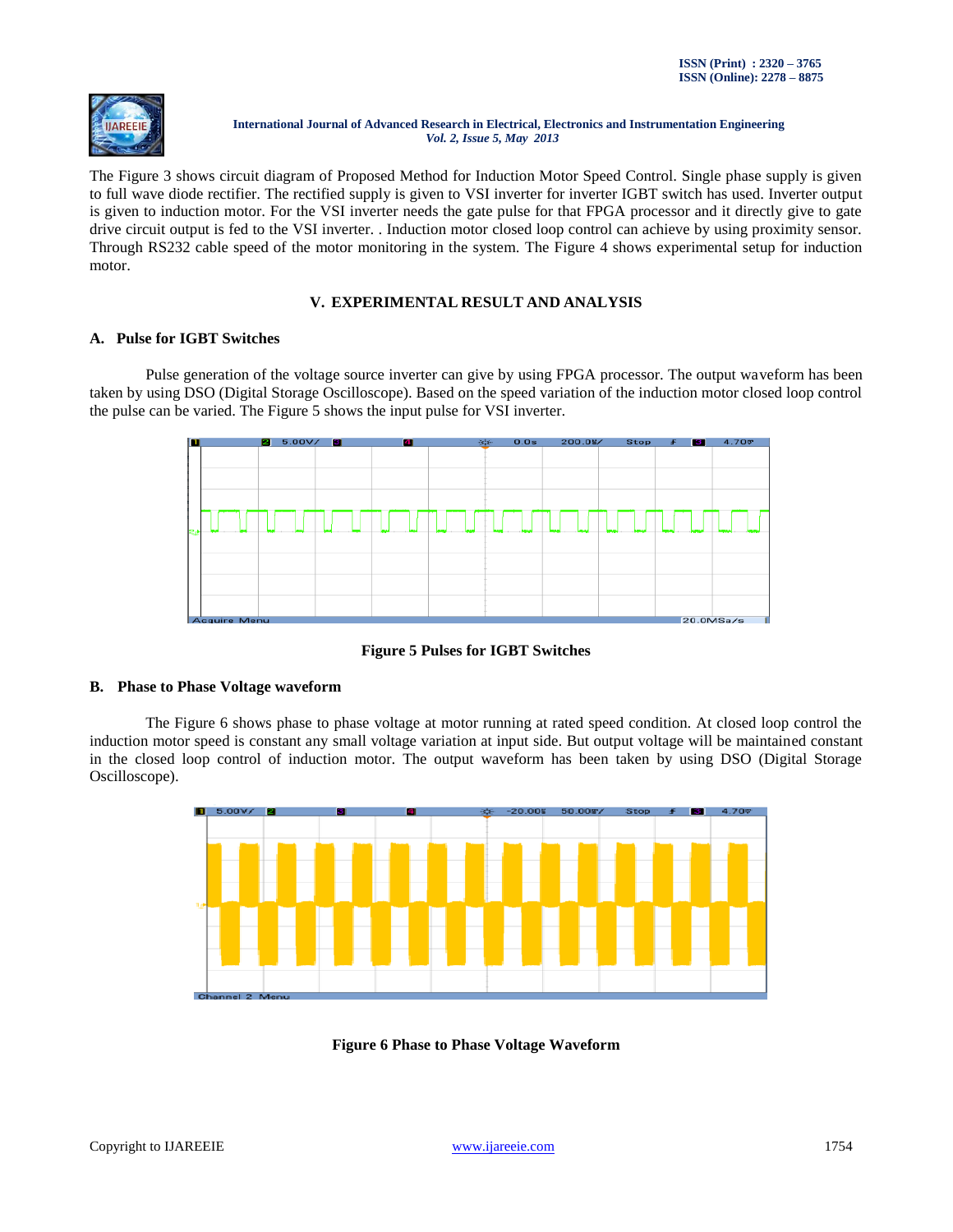

# **C. PERFORMANCE OF FUZZY FLATNESS SPEED CONTROLLER**

Performance of fuzzy flatness speed controller can be discussed. Steady state performance and transient state performance result has been discussed.

## **D. Steady State Performance**

The Figure 7 shows the steady state performance. Speed control from 0 to 1302RPM. Initially speed has been set as 1302 RPM by using incremental key.



After that we can vary the single phase auto-transformer 0Volts to 230Volts at that same time three phase induction motor speed can vary from 0 to set speed 1302 RPM. Initially motor starts from 4seconds and it rise to attain its maximum speed 1302 at 10seconds. Total time taken to attain its set speed will be 6seconds. Maximum overshoot will be 2seconds. Speed curve between set speed and its actual speed of the induction motor has been shown and also set speed and actual speed value will be displayed. The curve shows the set speed (vs) actual speed of three phase induction motor. By using RS232 cable communication hardware to system has been interfaced. The output speed waveform can be monitoring in the system. By using VB software coding speed monitoring system has been developed.

#### **E. Transient State Performance**

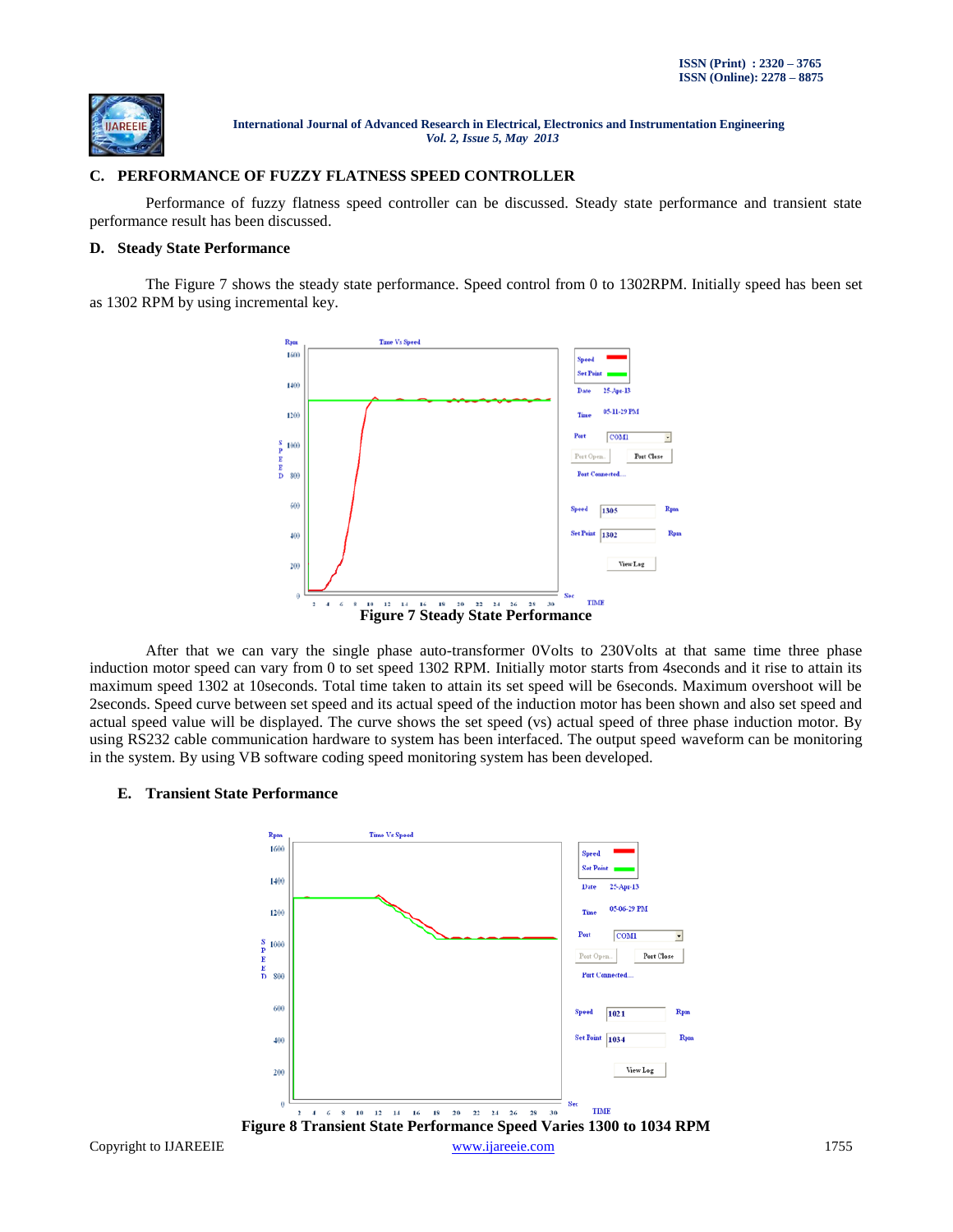

The Figure 8 shows the transient state performance speed varies 1300 to 1034 RPM. Induction motor running at 1300 RPM then by using decrement key set speed as 1034 RPM. Single phase auto-transformer constant 230Volts at that same time three phase induction motor speed can vary from 1300 RPM to set speed 1034 RPM. Set speed has been tracked and its actual speed can be varied. Initially induction motor speed 1300 RPM and it reaches 1034 RPM within 7seconds. Speed curve between set speed and its actual speed of the induction motor has been shown and also set speed and actual speed value will be displayed. The curve shows the set speed vs actual speed of three phase induction motor.

The Figure 9 shows the speed control waveform 1000 to 1310 RPM. Induction motor running at 1000 RPM then by using incremental key set speed as 1310 RPM.



**Figure 9 Transient State Performance Speed Varies 1000 to 1310 RPM**

Single phase auto-transformer constant 230Volts at that same time three phase induction motor speed can vary from 1000RPM to set speed 1310RPM. . Set speed has been tracked and its actual speed can be varied. Initially induction motor speed 1000 RPM and it speed has been decreased 1310 RPM within 8seconds. Time taken to attain set speed will be very few seconds only. Speed curve between set speed and its actual speed of the induction motor has been shown and also set speed and actual speed value will be displayed. The curve shows the set speed vs actual speed of three phase induction motor.

# **VI CONCLUSION**

Fuzzy Flatness based tracking controller is a very important tool for nonlinear controller design. The Fuzzy Flatness property was used to control continuous nonlinear systems with good performances in term of tracking trajectory. The flatness-based approach uses the characterization of system dynamics to generate a suitable output. The flatness control in an induction motor is an important subject because of the need for improvement in operation quality. It, however, is a difficult problem for a conventional approach to achieve since the induction motor driving process is a highly nonlinear system in which many uncertain parameters are involved. Fuzzy control has adaptive capacity to time lag, nonlinearity and uncertain parameters in controlled system Fuzzy logic based flatness control can improve the operation performance of the induction motor effectively. The performance of fuzzy flatness controller for the speed control voltage source inverter fed induction motor drive has been verified and compared with that of conventional PI controller performance. By applying fuzzy flatness control we can reduce the tracking error and torque ripple of the induction motor. This provides a better method for controlling induction motor.